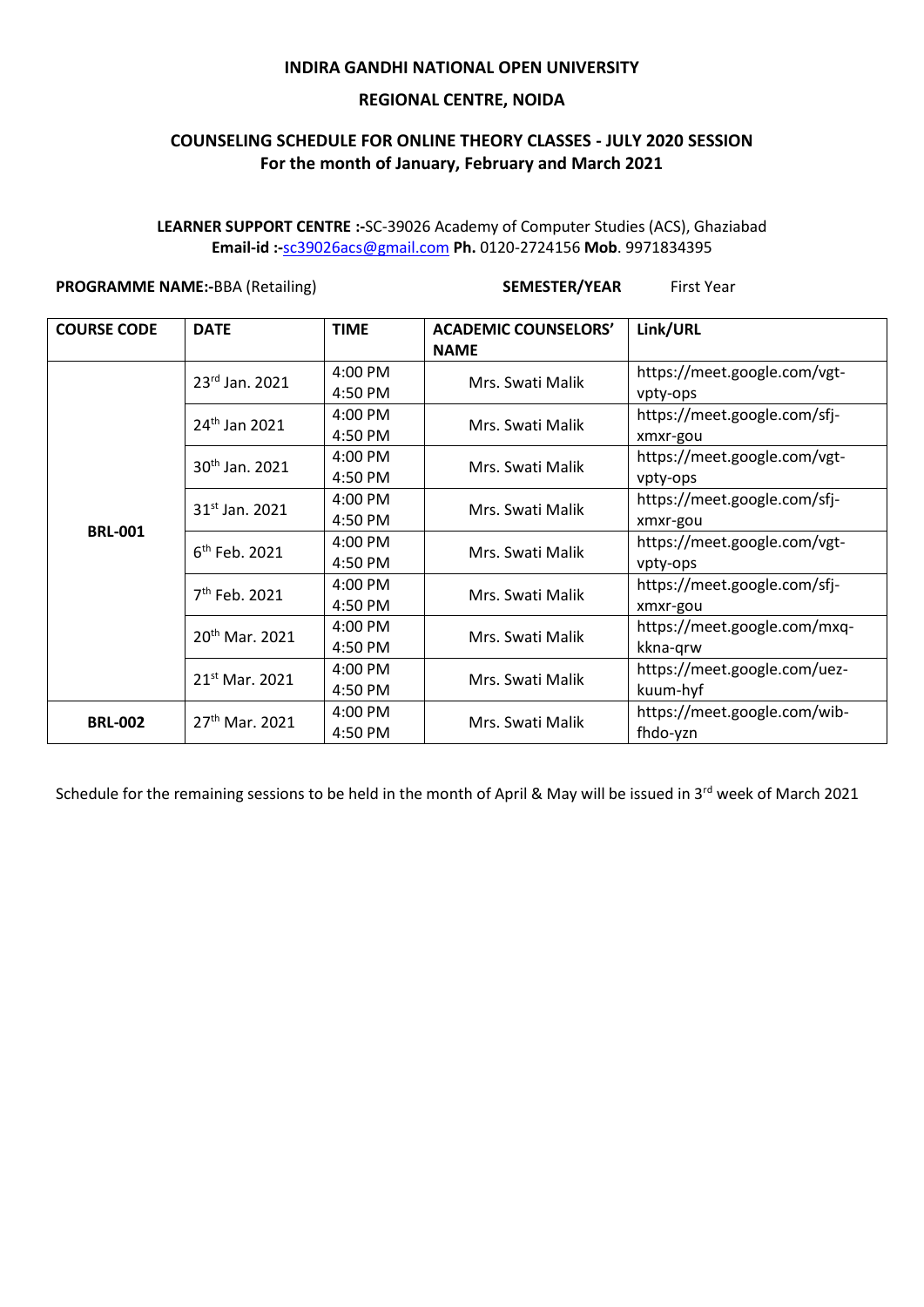## **INDIRA GANDHI NATIONAL OPEN UNIVERSITY**

### **REGIONAL CENTRE, NOIDA**

# **COUNSELING SCHEDULE FOR ONLINE THEORY CLASSES - JULY 2020 SESSION For the month of January, February and March 2021**

**LEARNER SUPPORT CENTRE :-**SC-39026 Academy of Computer Studies (ACS), Ghaziabad **Email-id :-**[sc39026acs@gmail.com](mailto:sc39026acs@gmail.com) **Ph.** 0120-2724156 **Mob**. 9971834395

#### **PROGRAMME NAME:-**BBA (Retailing) **SEMESTER/YEAR** Second Year

| <b>COURSE CODE</b> | <b>DATE</b>                 | <b>TIME</b> | <b>ACADEMIC COUNSELORS'</b> | Link/URL                          |
|--------------------|-----------------------------|-------------|-----------------------------|-----------------------------------|
|                    |                             |             | <b>NAME</b>                 |                                   |
|                    | 23rd Jan. 2021              | 2:00 PM     | Mrs. Swati Malik            | https://meet.google.com/sou-      |
|                    |                             | 2:50 PM     |                             | jonu-fpn                          |
|                    | 24 <sup>th</sup> Jan 2021   | 2:00 PM     | Mrs. Swati Malik            | https://meet.google.com/tsh-      |
|                    |                             | 2:50 PM     |                             | gpod-tjt                          |
|                    | 30 <sup>th</sup> Jan. 2021  | 2:00 PM     | Mrs. Swati Malik            | https://meet.google.com/sou-      |
|                    |                             | 2:50 PM     |                             | jonu-fpn                          |
|                    | $31^{st}$ Jan. 2021         | 2:00 PM     | Mrs. Swati Malik            | https://meet.google.com/tsh-      |
| <b>BRL-006</b>     |                             | 2:50 PM     |                             | gpod-tjt                          |
|                    | $6th$ Feb. 2021             | 2:00 PM     | Mrs. Swati Malik            | https://meet.google.com/sou-      |
|                    |                             | 2:50 PM     |                             | jonu-fpn                          |
|                    | 7 <sup>th</sup> Feb. 2021   | 2:00 PM     | Mrs. Swati Malik            | https://meet.google.com/tsh-      |
|                    |                             | 2:50 PM     |                             | gpod-tjt                          |
|                    | 20 <sup>th</sup> Mar. 2021  | 2:00 PM     | Mrs. Swati Malik            | https://meet.google.com/hxw-      |
|                    |                             | 2:50 PM     |                             | tnto-wra                          |
|                    | 21 <sup>st</sup> Mar. 2021  | 2:00 PM     | Mrs. Swati Malik            | https://meet.google.com/rix-xfnj- |
|                    |                             | 2:50 PM     |                             | poo                               |
| <b>BRL-007</b>     | 27TH March 2021             | 2:00 PM     | Mrs. Swati Malik            | https://meet.google.com/miw-      |
|                    |                             | 2:50 PM     |                             | emsz-oxo                          |
| <b>BRL-008</b>     | 24 <sup>th</sup> Jan 2021   | 10:00 AM    | Dr. B. D. Arora             | https://meet.google.com/xuf-      |
|                    |                             | 10:50 AM    |                             | gfuz-yur                          |
|                    | 31 <sup>st</sup> Jan. 2021  | 10:00 AM    | Dr. B. D. Arora             | https://meet.google.com/xuf-      |
|                    |                             | 10:50 AM    |                             | gfuz-yur                          |
|                    | 7 <sup>th</sup> Feb. 2021   | 10:00 AM    | Dr. B. D. Arora             | https://meet.google.com/xuf-      |
|                    |                             | 10:50 AM    |                             | gfuz-yur                          |
|                    | 21 <sup>st</sup> March 2021 | 10:00 AM    | Dr. B. D. Arora             | https://meet.google.com/pkt-      |
|                    |                             | 10:50 AM    |                             | haxo-fgy                          |

Schedule for the remaining sessions to be held in the month of April & May will be issued in 3<sup>rd</sup> week of March 2021